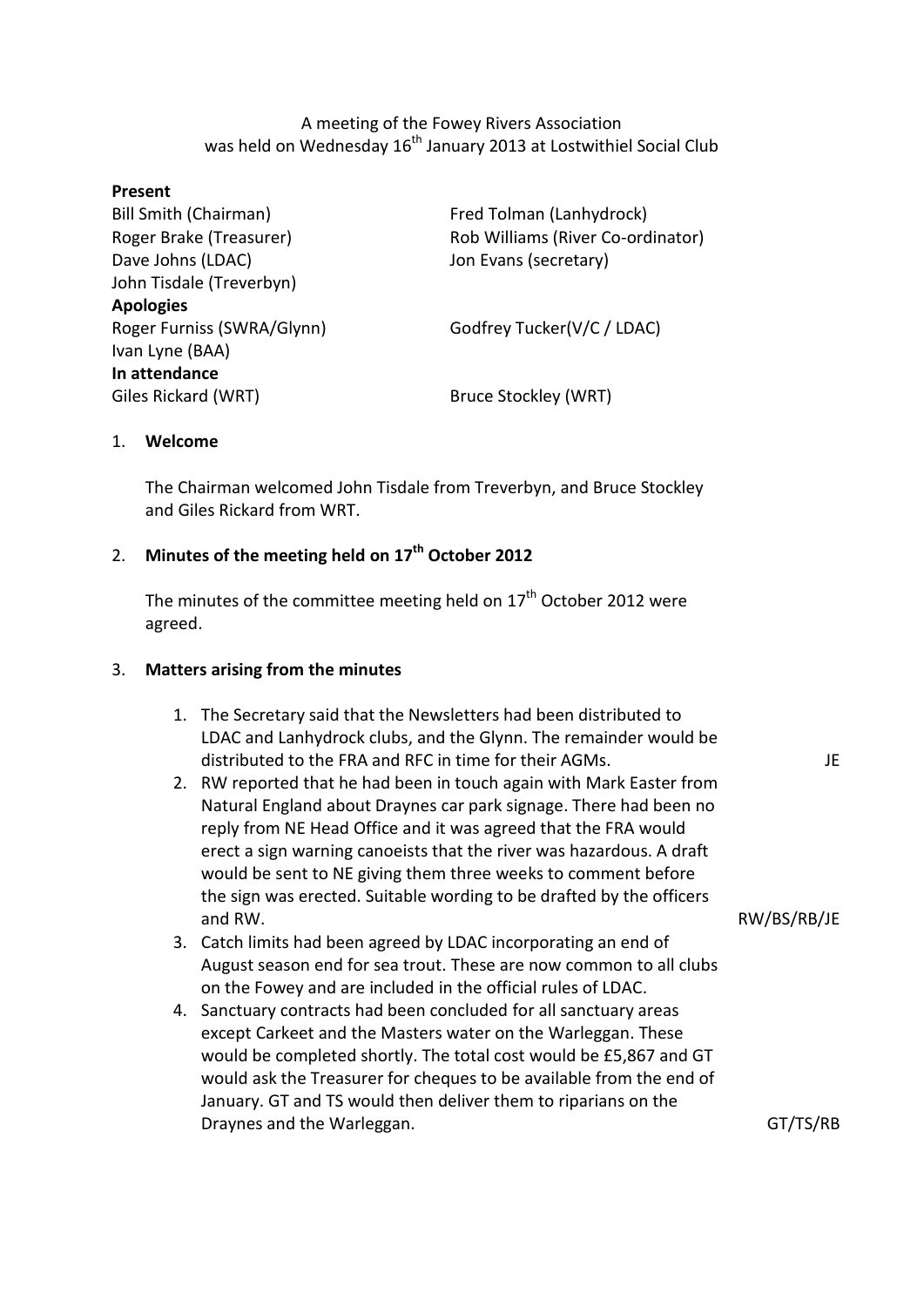# 4. **Finance**

The Treasurer reported on current income and expenditure for FRA and FRAL until March 2013. This showed a year end position of £12,725 to be transferred from FRA to FRAL. Bruce said that the EA had undertaken much of the Fry survey work and that WRT would not require the additional £2,600 in the accounts. This would add £2,600 to the FRA bottom line i.e. an out turn of £15,325. Cash at bank is £19,425.

| The accounts would be presented to the AGM in April. |  |
|------------------------------------------------------|--|
|------------------------------------------------------|--|

The existing FRA accounts would remain in use on account of the standing orders still payable to FRA.

It was agreed that proposals for 2013 would include

- 1. £5,200 for the fourth year of the fry index survey
- 2. £1,000 for volunteer expenses
- 3. £1,000 for administrative expenses including the AGM
- 4. £500 for SWRA subscription

Income would include £13,200 from SWW and an estimated £2,000 from individual and club subscriptions.

It was agreed that the accounts should be noted.

#### 5. **FRA membership**

The paper circulated by the Secretary was considered. Proposed amendments would include

- 1. Eoin Donnellon not being a member but receiving copies of the papers
- 2. The other people receiving papers being Tyson Jackson and Mike Bryant.
- 3. Trevor Sobey has not been to a meeting for a year and Godfrey Tucker wished to resign from membership. It was agreed that Paul Jordan should be invited to join the committee.

It was agreed that the paper should be re-drafted for the AGM.

### 6. **St Neot option appraisal**

The Chairman reported that the final APEM report had not been received. Simon Toms had done sterling work and persuaded David Solomons to review his data. This had had beneficial conclusions for the FRA. A further meeting of FFRG would be held on  $12^{th}$  February, and helpful advice had been received from SWW about the OFWAT criteria for assessing solutions for the St Neot.

RB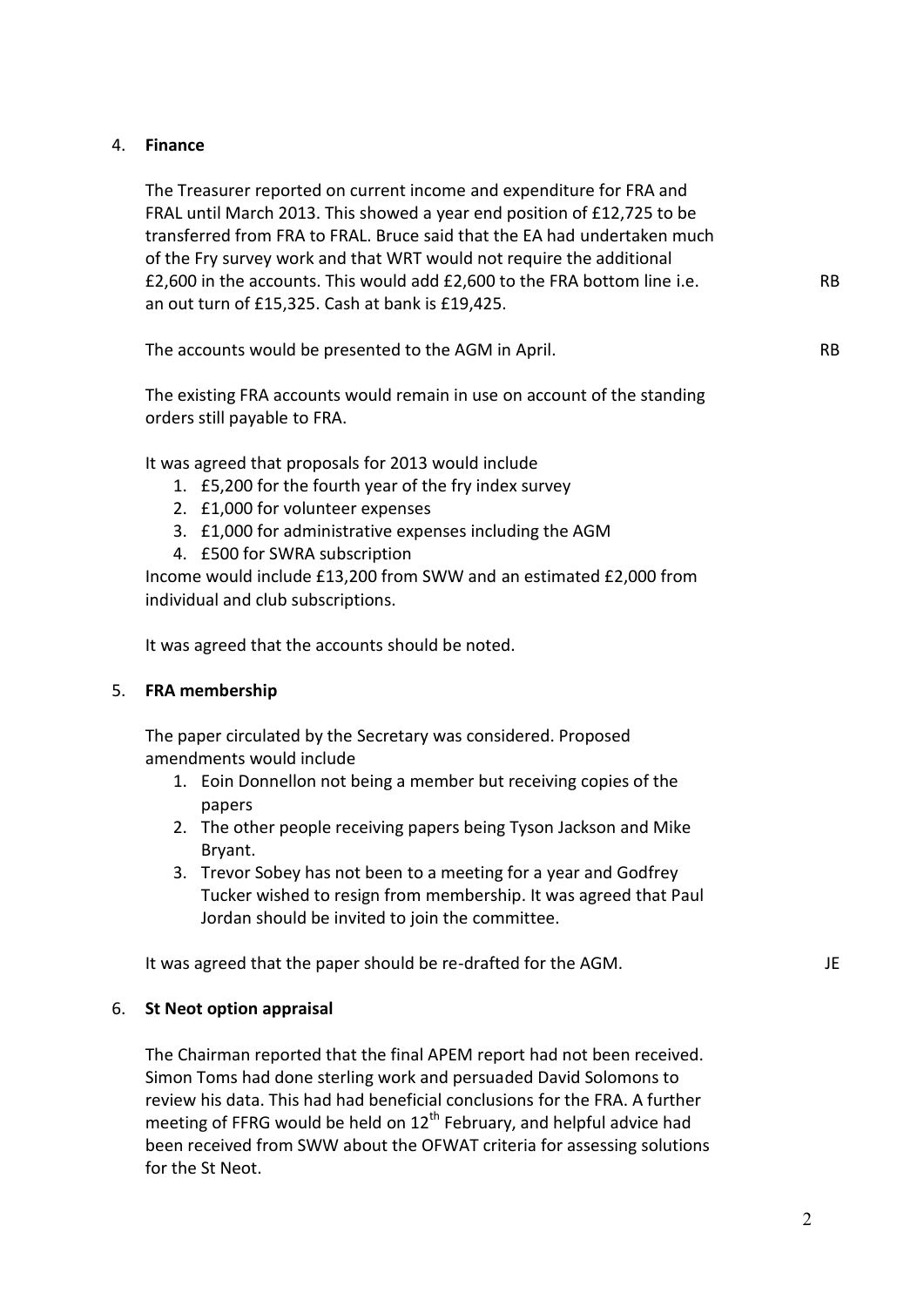# 7. **Fry Index Survey 2012 – Bruce Stockley and Giles Rickard**

Giles introduced the 2012 Fry survey report. He said that and that good survey coverage had been obtained and the EA quinquennial programme covering an increased number of sites had helped significantly. The methodology is for 5 minute timed surveys using the Kennedy Crozier protocol and this is sufficient to be comparable with full quantitative surveys. The fish are stunned, anaesthetised, recovered and returned. For the safety of the fish, the surveyors start with low conductivity readings.

The results show that the sites up to Wainsford and including the Cardinham are mainly in the B category; from Wainsford up to the Trenant mouth are in the C/D categories and above Trenant scores are generally E.

The three year comparative results are helpful in demonstrating which conservation activities have been more or less successful and are significantly related to Draynes clearances, the now closed stocking programme and in-river barriers.

The discussion then moved on to conservation proposals for 2013. These are based on the process described by Ronald Campbell from the Tweed Foundation – Defend areas with good stocks and habitat and ensure no decline, Repair areas with moderate stocks and habitat, and Attack areas with poor stocks and degraded habitat.

The whole catchment was covered in discussion and the following proposals were considered.

- 1. Behaviour changes among the fishing fraternity
- 2. Remove barriers such as those at Netherton Weir and Ladyvale bridge
- 3. Develop a solution to the Trezelland ditch problem and sand incursion
- 4. Try to cover more walkover surveys
- 5. Coppicing on the Cardinham possibly with the Forestry Commission or benefitting adventitiously from Phytophthera elimination work
- 6. Coppicing programmes upstream of Halfway House on LDAC property.
- 7. Develop a programme for using Country Sports Project funding

It was agreed that a meeting should be convened after the FFRG meeting on 12<sup>th</sup> February to develop the Country Sports Project plan.

It was agreed to repeat the survey in 2013. This would enable integration of the three years data with other work such as walkover surveys. The aim would be to shift the results one scale point up on the fry numbers.